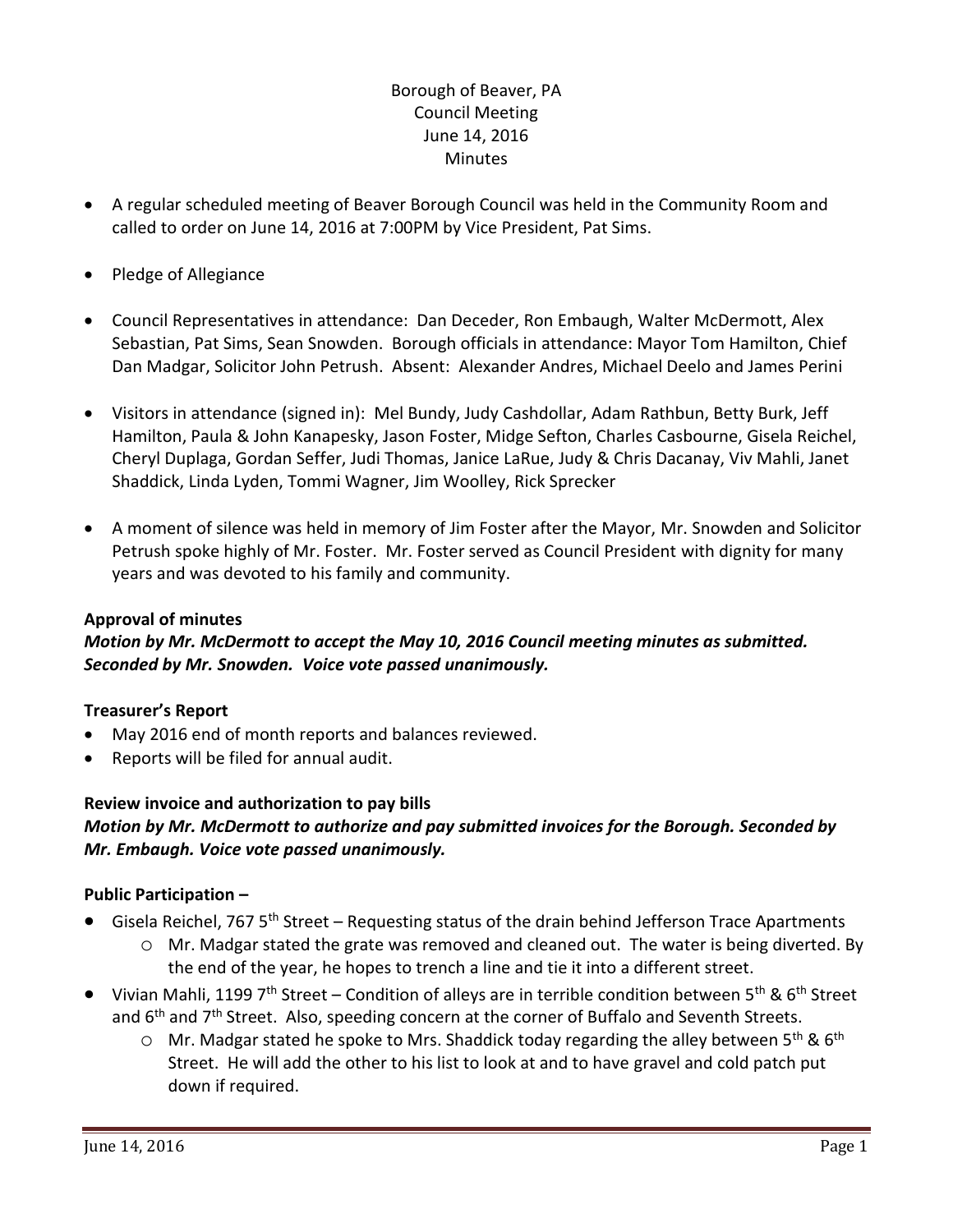- o Mr. McDermott and Mr. Madgar explained that some alleys are private and some are public.
- $\circ$  Mr. Madgar stated he has contacted PennDOT regarding the corner of Buffalo and  $7^{\text{th}}$ Streets since it is a state route. He is awaiting a call back from them.
- Judy Cashdollar, 899 7th Street Has requested a multipurpose water fountain for residents and pets in Gypsy Glenn Park for several years.
	- o Mr. Madgar stated he will look into the possibility of having one installed.
- $\bullet$  Janice LaRue, 1199 6<sup>th</sup> Street Thanked the council for listening to the concerned residents regarding the skate park and changing the location away from the tennis courts and moving it back behind the pool.
- Tommi Wagner, 230 Beaver Street Requests council inform the residents in all decision regarding construction projects.
	- o Mr. Snowden stated there was a public meeting regarding the skate board project at a past Recreation Committee meeting as well being mentioned in several council meetings. Suggests residents attend as many meetings as possible.
- Betty Burk, 888 4<sup>th</sup> Street -
	- $\circ$  Last fall at the public meeting regarding the skate park, funding by the skate store was mentioned. What is the status of the funding?
		- Mr. Madgar stated the store has fundraised and received donations for the equipment that is needed for the pad. The borough will be supplying and paying for the pad only.
		- Mr. McDermott stated the borough will only pay up to \$18,000 maximum and anticipates it will be much lower.
	- o Legally, Beaver is a dry town however there are loop holes which is legally allowing Waffles Inc. to serve beer. Requests council be vigilant when it comes to keeping the best interest at heart regarding our town.
- Gordon Sheffer, Manager of Waffles Inc. Asking council to review and approve the marketing strategy proposal that was in council packets in the amount of \$7,500.
	- o Mr. Sims stated General Government will review the information and will forward their opinion to council.
- Jason Foster, 125 Market Street Thanked council for the kind words regarding his father. Also thanked the police for the leadership in the terrible incident that happened on  $3<sup>rd</sup>$  Street. No resident felt threatened.
- Sally Foster, no address given Thanked council for the kind words regarding her husband.

# **Reports – Commissions**

## **Council of Governments (COG) –** Reported by Mr. Deceder March 24, 2016 and April 28, 2016 meeting minutes enclosed in council packet

# **Business District Authority – No report**

# **Civil Service Commission –** Reported by Ms. Sefton

May 10, 2016 report enclosed in council packet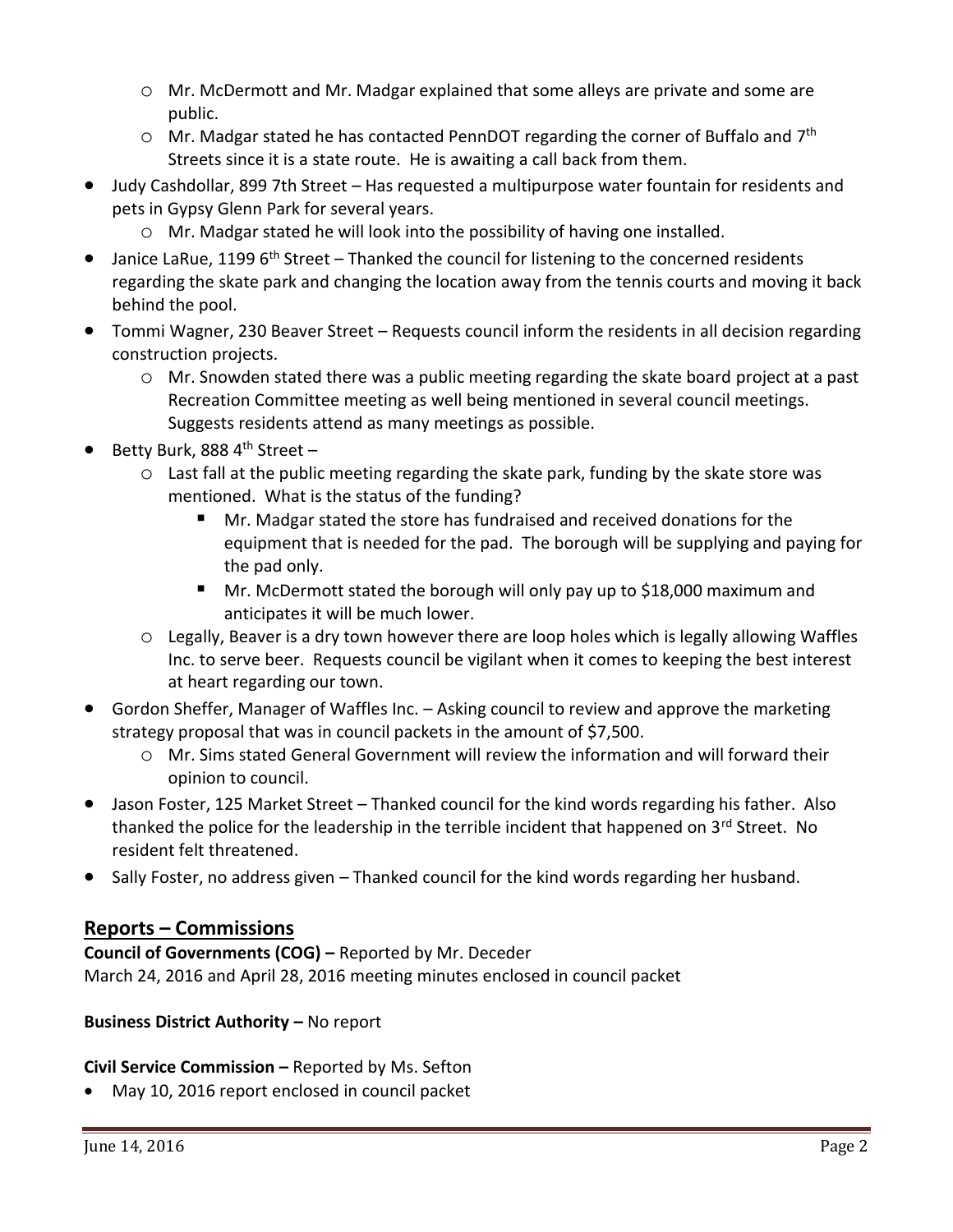- Possibility of rewriting the Rules and Regulations
- Invite council members to attend the Civil Service Conferences

## **Zoning Hearing Board –** Reported by Mr. Sprecker

Two hearings were held on May 26, 2016

- $\circ$  230 Navigation Street A variance from the Beaver Borough zoning ordinance was approved related to the minimum side yard setback distance.
- $\circ$  1501 Corporation Street A variance from the Beaver Borough zoning ordinance was approved related to minimum front, side and rear yard setback distances.

### **Planning Commission –**

March 20, 2016 meeting minutes, April 18, 2016 meeting minutes and May 18, 2016 draft meeting minutes enclosed in council packet

#### **Tree Commission –**

- April 25, 2016 meeting minutes enclosed in council packet
- Dead tree in front of the post office. Mr. Madgar stated he will have it taken down.

#### **Code Enforcement Officer Report –** Reported by Mr. Sprecker

May 2016 report enclosed in council packet

#### **Historic Architectural Review Board (HARB) –**

May 26, 2016 draft meeting minutes enclosed in council packet

# **Council Committee Reports**

#### **Public Safety –** Reported by Mr. Snowden

May meeting was cancelled however, he commended the police force for their assistance in capturing the criminal of the terrible crime in the community. No one ever felt threatened. State Police praised our officers who worked with them for their knowledge of equipment and professionalism.

#### **Finance –**

May 18, 2016 meeting minutes enclosed in council packet

**Highway –** Reported by Mr. McDermott

- May meeting was cancelled
- Micro paving will start June 20, 2016

#### **General Government –**

Reviewed the May 24, 2016 report enclosed in council packet

**Code Enforcement –** Reported by Mr. Sebastian Reviewed the May 23, 2016 meeting minutes distributed to council

### **Recreation –** Reported by Mr. Embaugh

June meeting was cancelled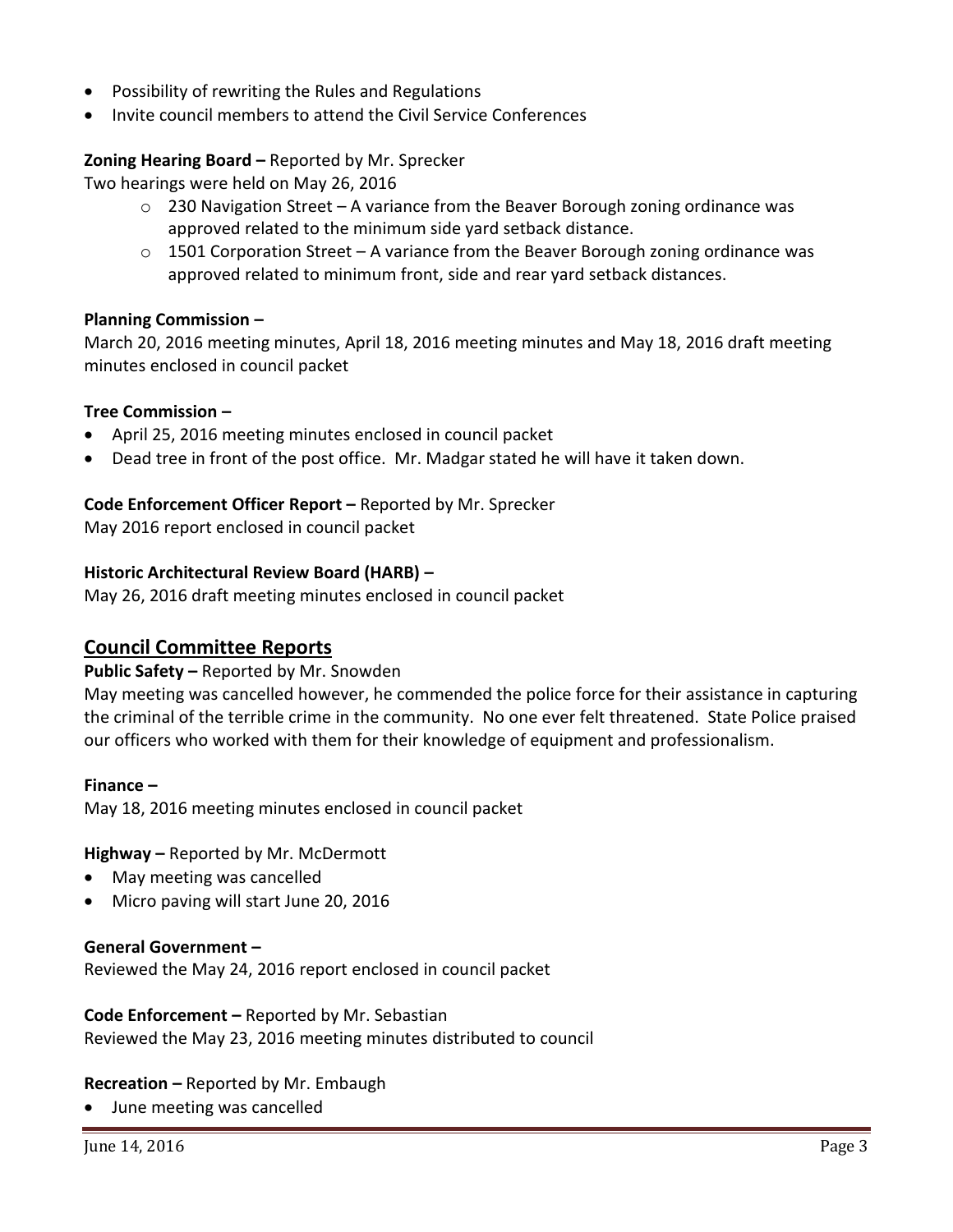• Announced volunteers are needed for Community Day on July 2<sup>nd</sup>

# **Water & Sewer -** Reported by Mr. Sims

- May 18, 2016 meeting minutes enclosed in council packet
- Received all variable speed drives. PLC program running test tonight. Gives us the ability to adjust from the office in emergency situations.
- Whole lift station has been updated

# **Reports**

# **Manager's Report –** Reported by Chief Madgar

- Reviewed the May 2016 report enclosed in council packet
- $\bullet$  \$8,000 Guys Mechanical valve repair at pool
- Condition of pool major renovations can only be performed when empty
- Access Road Dan Martone is still trying to contact someone at the railroad to receive permission to put equipment on the track.
- PennDot donated 250' of rail for Gailey Blvd.
- Mr. Embaugh questioned -
	- $\circ$  If we received a bid for the painting of the borough building
		- **Mr. Madgar stated this was part of the insurance claim**
		- Mr. Petrush stated the insurance company was satisfied with the bid
	- o How long are the three bids valid to demolish 274 Wayne Street
		- Mr. Madgar stated he was unsure how long they are valid he would need to verify with each company once a decision is made what to do with the property.

# **President's Report –** No report

**Mayor Hamilton –** Had an opportunity to go to a press conference that the State Police held regarding the crime on  $3<sup>rd</sup>$  Street. The State Police appreciated working with our officers, they were knowledgeable and professional. There was a lot of behind the scenes work that he was very impressed with.

### **Police Chief Madgar –**

Regarding the crime on  $3^{rd}$  Street – The case is very complex. When all finished, the officers will have thousands of hours involved in the case. Even though he was on vacation during the incident, he spent a lot of time on the phone and was very impressed on how the department pulled together in his absence. He is extremely proud of the department. Proving how valuable training is and the continued training is just as important with the Shell Plant announcement.

### **Fire Department –**

May 2016 report enclosed in council packet

### **Emergency Management Coordinator - No report**